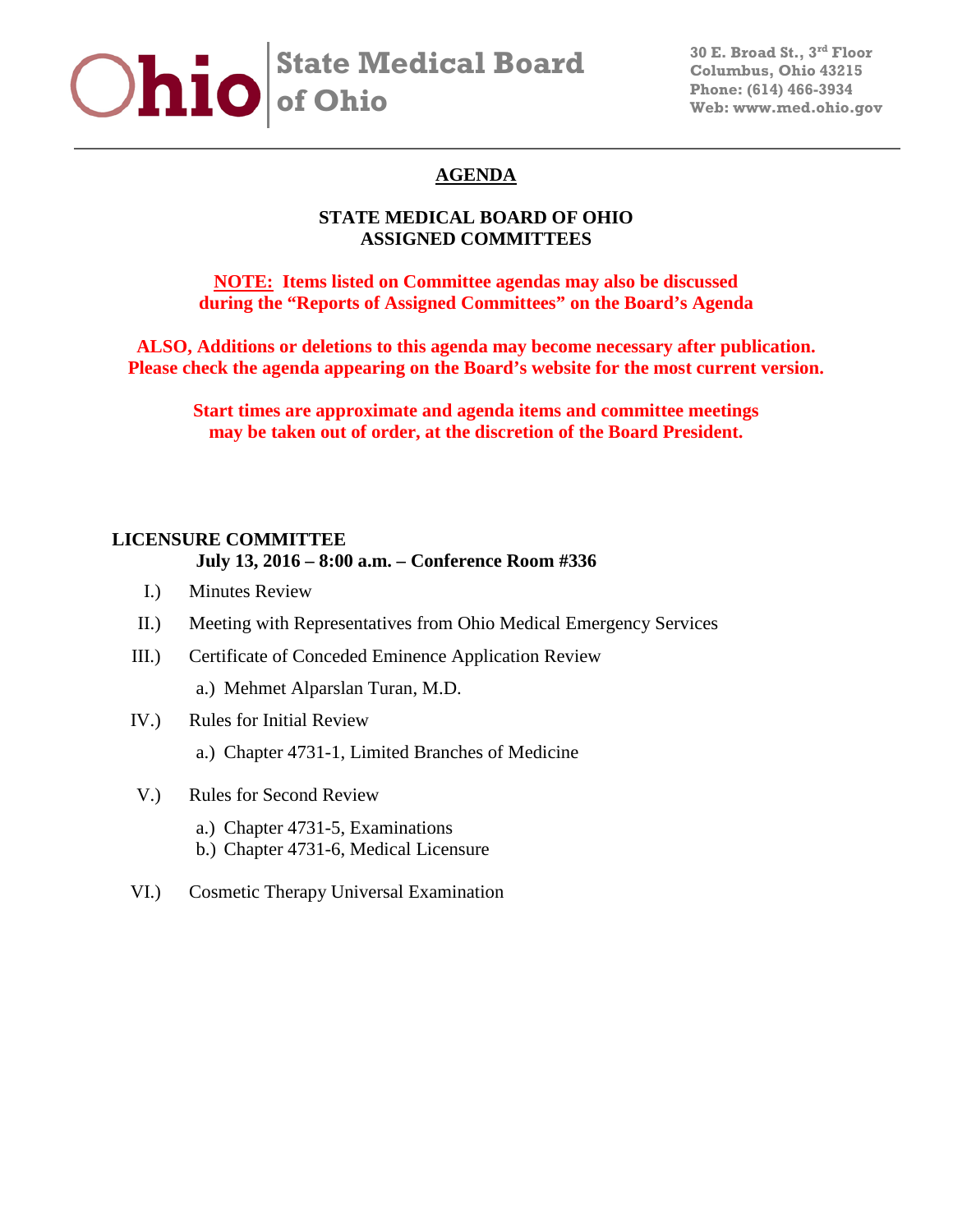## **POLICY COMMITTEE July 13, 2016 – 8:30 a.m. – Conference Room # 336**

- I.) Minutes Review
- II.) Legislative Update
- III.) Rule Review Process
- IV.) Medical Marijuana Rules (verbal update)
- V.) Update on Light-Based Medical Device Rules
- VI.) Update on Consult Agreement Rules
- VII.) Update on One-Bite Reporting Exemption Small Group Meetings
- VIII.) Public Hearing Comments on Hearing Rules

#### **FINANCE COMMITTEE**

#### **July 13, 2016 – 9:00 a.m. – Conference Room # 318**

- I.) Minutes Review
- II.) Officer or Staff Reports
	- a.) Medical Board Fiscal Update
	- b.) Other Reports
- III.) Existing Medical Board Fiscal Matters
- IV.) New Medical Board Fiscal Matters
- V.) Action Item

# **EXECUTIVE DIRECTOR REVIEW COMMITTEE July 13, 2016 – Administrative Hearing Room – Approximately 2:00 p.m.**

I.) Executive Session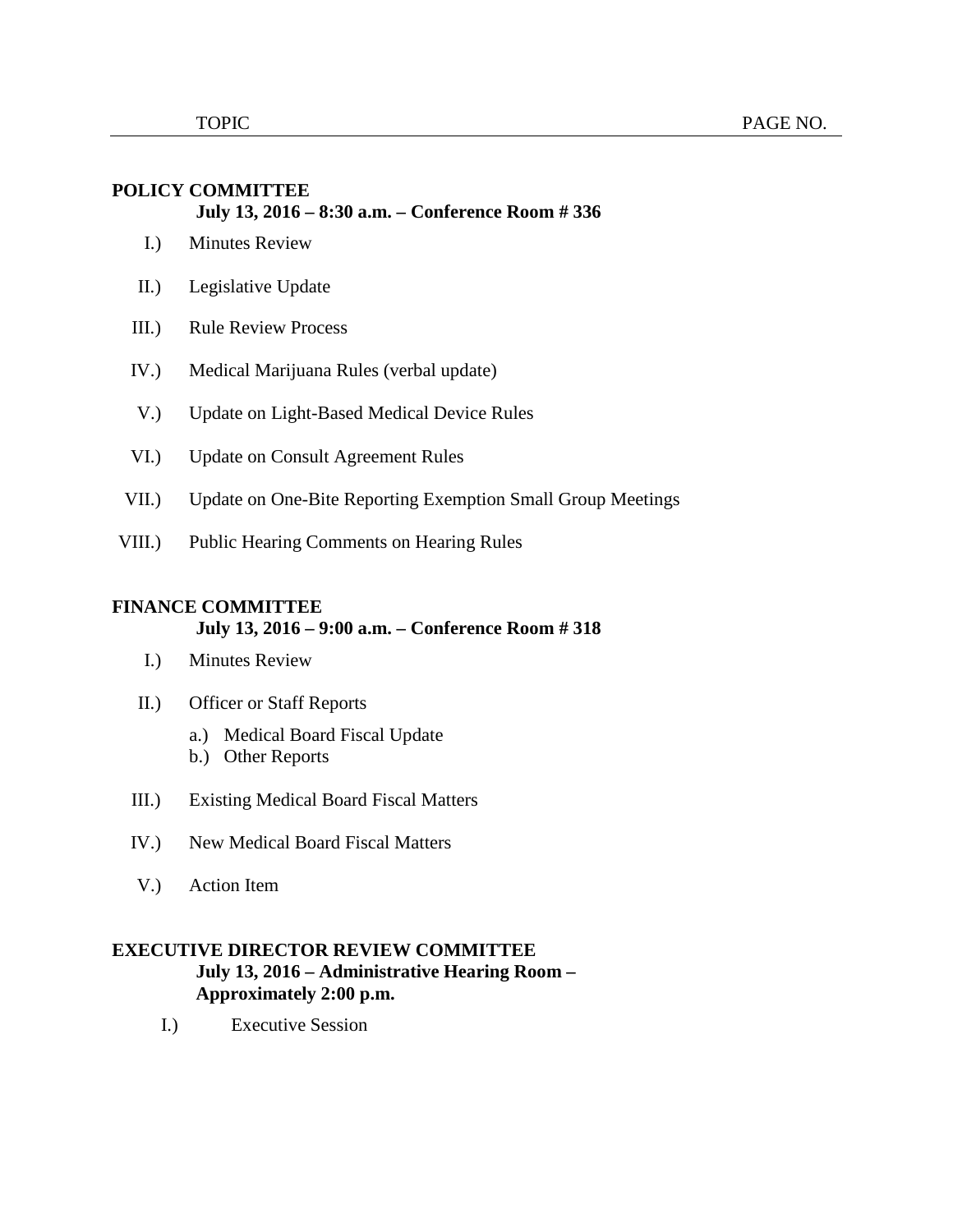# **State Medical Board of Ohio**

**30 E. Broad St., 3rd Floor Columbus, Ohio 43215 Phone: (614) 466-3934 Web: www.med.ohio.gov**

# **AGENDA**

James A. Rhodes State Office Tower 30 E. Broad St., Columbus, OH 43215, 3rd Floor July 13, 2016 - 9:45 a.m.

**NOTE: Additions to this agenda may become necessary. Please check the agenda appearing on the Board's website for the most current version.**

**Agenda items may be discussed out of order, at the discretion of the Board President.**

- I. ROLL CALL
- II. MINUTES REVIEW

June 8, 2016 Board Meeting

## III. APPLICANTS FOR LICENSURE

- a.) Anesthesiologist Assistants
- b.) Genetic Counselors
- c.) Massage Therapists
- d.) Physician Assistants
- e.) Physicians
- f.) Cosmetic Therapist Examination Results

## IV. REPORTS AND RECOMMENDATIONS

- a.) Ernest B. de Bourbon, III, M.D. (Plain City, OH)
- b.) Kristen Gabrielle Landry, M.D. (Columbus, OH)
- c.) Harry Persaud, M.D. (Westlake, NH)

## V. REPORTS AND RECOMMENDATIONS ON REMAND

a.) Steven Ralph Angerbauer, M.D. (New York, NY)

## VI. PROPOSED FINDINGS AND PROPOSED ORDERS

- a.) David Mark Colley, II, M.T. (Circleville, OH)
- b.) Kelly Kaye Elenniss, M.T. (Fairview Park, OH)
- c.) Anthony Edward Innocenzi, D.P.M. (Boardman, OH)
- d.) Carli A. Steinhauser, A.A. (Newport, KY)
- e.) James Andrew Williams, D.O. (Perrysburg, OH)

## VII. FINDINGS, ORDERS, AND JOURNAL ENTRIES (none)

VIII. EXECUTIVE SESSION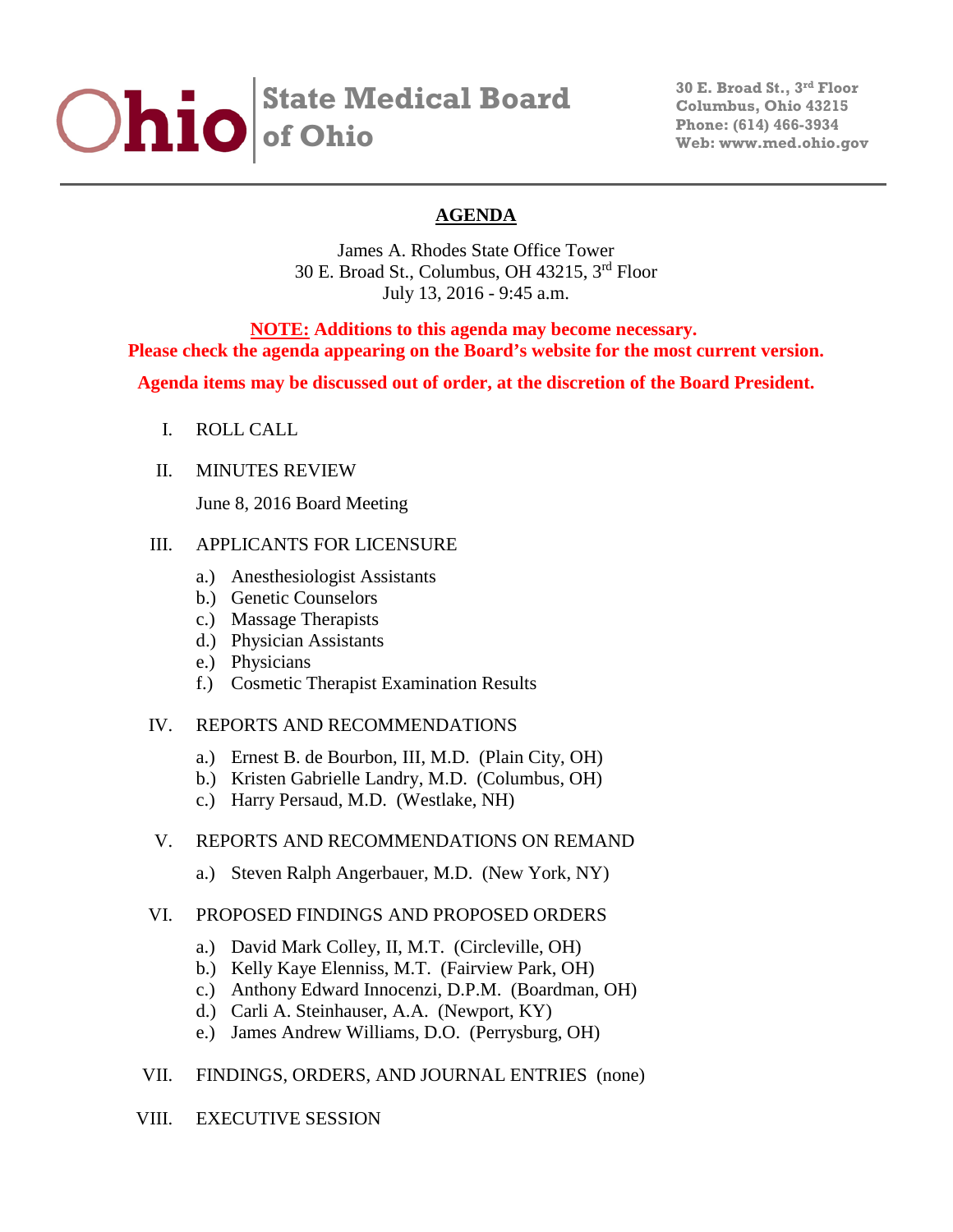# **BOARD AGENDA**

July 13, 2016 9:45 a.m. (Continued)

TOPIC PAGE NO.

## IX. SETTLEMENT AGREEMENTS

- X. NOTICES OF OPPORTUNITY FOR HEARING, ORDERS OF SUMMARY SUSPENSION, ORDERS OF IMMEDIATE SUSPENSION, AND ORDERS OF AUTOMATIC SUSPENSION
- XI. RULES & POLICIES
	- a.) Adoption of Rules
- XII. OPERATIONS REPORT

# XIII. LOSS OF NCCPA CERTIFICATION – MINIMUM DISCIPLINARY GUIDELINE

#### XIV. REPORTS BY ASSIGNED COMMITTEES

#### **Finance Committee Report**

- a.) Officer or Staff Reports
	- i. Medical Board Fiscal Update
	- ii. Other Reports
- b.) Existing Medical Board Fiscal Matters
- c.) New Medical Board Fiscal Matters
- d.) Action Item Review

## **Policy Committee Report**

- a.) Legislative Update
- b.) Public Hearing Comments on Hearing Rules

### **Physician Assistant / Scope of Practice Committee Report**

a.) Draft Rules on Physician Assistant Prescribing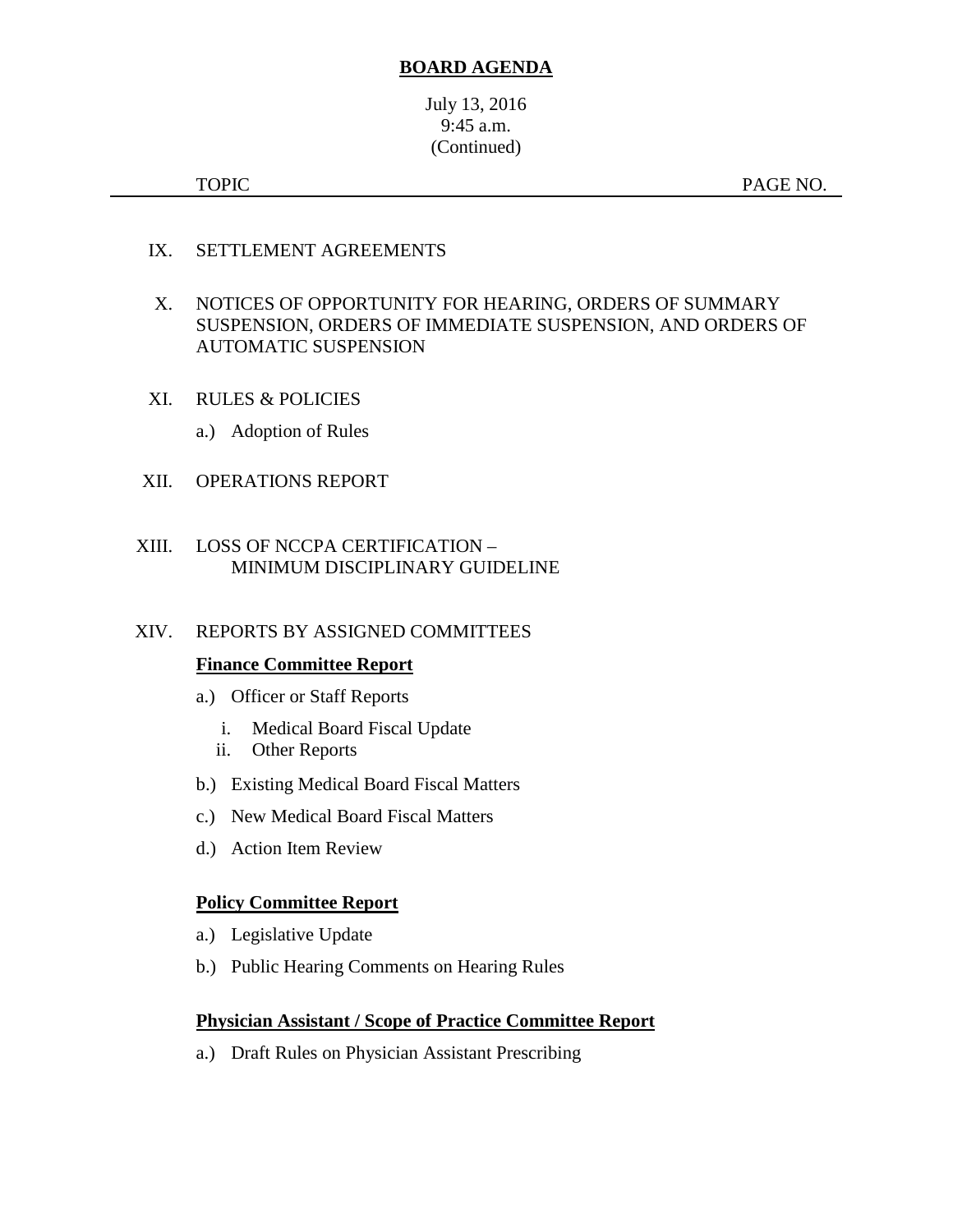## **BOARD AGENDA**

July 13, 2016 9:45 a.m. (Continued)

#### **Licensure Committee Report**

- a.) Certificate of Conceded Eminence Application Review
	- i. Mehmet Alparslan Turan, M.D.
- b.) Draft Rules
	- i. Chapter 4731-5, Examinations
	- ii. Chapter 4731-6, Medical Licensure
- c.) Cosmetic Therapy Universal Examination

#### **Compliance Committee Report**

- a.) Treatment Provider Application Reviews
	- i. Center for Chemical Addictions Treatment
	- ii. The Farley Center at Williamsburg Place
- iii. Positive Sobriety Institute

#### XV. PROBATIONARY REQUESTS

- a.) Thomas B. Benz, M.D. (Parkersburg, WV)
- b.) Micah S. Crouse, M.D. (Lexington, OH)
- c.) Paul H. Goodman, D.O. (Erie, PA)
- d.) Robert Seth Haber, M.D. (Shaker Heights, OH)
- e.) Christopher J. Karakasis, M.D. (Durham, NC)
- f.) James George Lamphear, M.D. (Kailua, HI)
- g.) Paul D. Lopreato, P.A. (Wellington, FL)
- h.) Michael C. Macatol, M.D. (Columbus, OH)
- i.) Jerome A. McTague, M.D. (Oklahoma City, OK)
- j.) Dennis A. Patel, M.D. (Lima, OH)
- k.) Jerry G. Purvis, Jr., M.D. (Adel, GA)
- l.) Firas A. Rabi, M.D. (Powell, OH)
- m.) Charles W. Reyes, M.D. (Belpre, OH
- n.) Anthony M. Ruffa, D.O. (Erie, PA)
- o.) Siraj A. Siddiqui, M.D. (Mansfield, OH)
- p.) Shannon Lee Swanson, D.O. (East Springfield, PA)
- q.) Terry L. Thomas, D.O. (Whipple, OH)
- r.) Christopher R. White, M.D. (North Tonawanda, NY)
- s.) Brian D. Hesler, M.D. (Chicago, IL)
- t.) Peter C. Johnson, M.D. (Northwood, OH)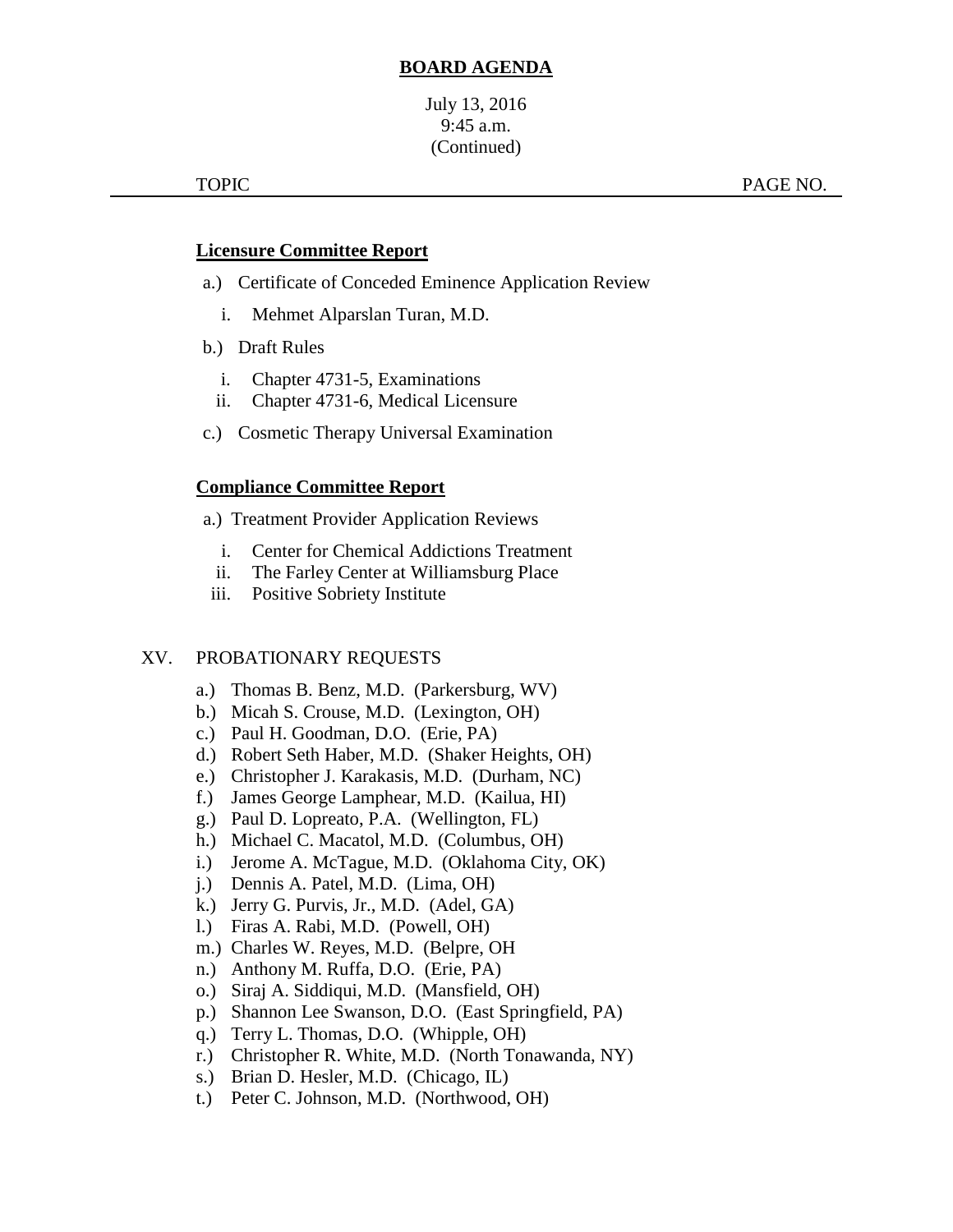#### **BOARD AGENDA**

July 13, 2016 9:45 a.m. (Continued)

## XVI. REINSTATEMENT REQUESTS

a.) Robert Seth Haber, M.D.

#### XVII. FINAL PROBATIONARY APPEARANCES

#### Andrew J. Beistel, D.O. (Canfield, OH)

Dr. Beistel is appearing before the Board pursuant to his request for release from the terms of the Board's Order of July 8, 2015.

## Elizabeth B. Lottes, D.O. (Columbus, OH)

Dr. Lottes is appearing before the Board pursuant to her request for release from the terms of her July 13, 2011 Consent Agreement.

#### Mary Elizabeth Mudd, M.D. (Westerville, OH)

Dr. Mudd is appearing before the Board pursuant to her request for release from the terms of her July 8, 2015 Consent Agreement.